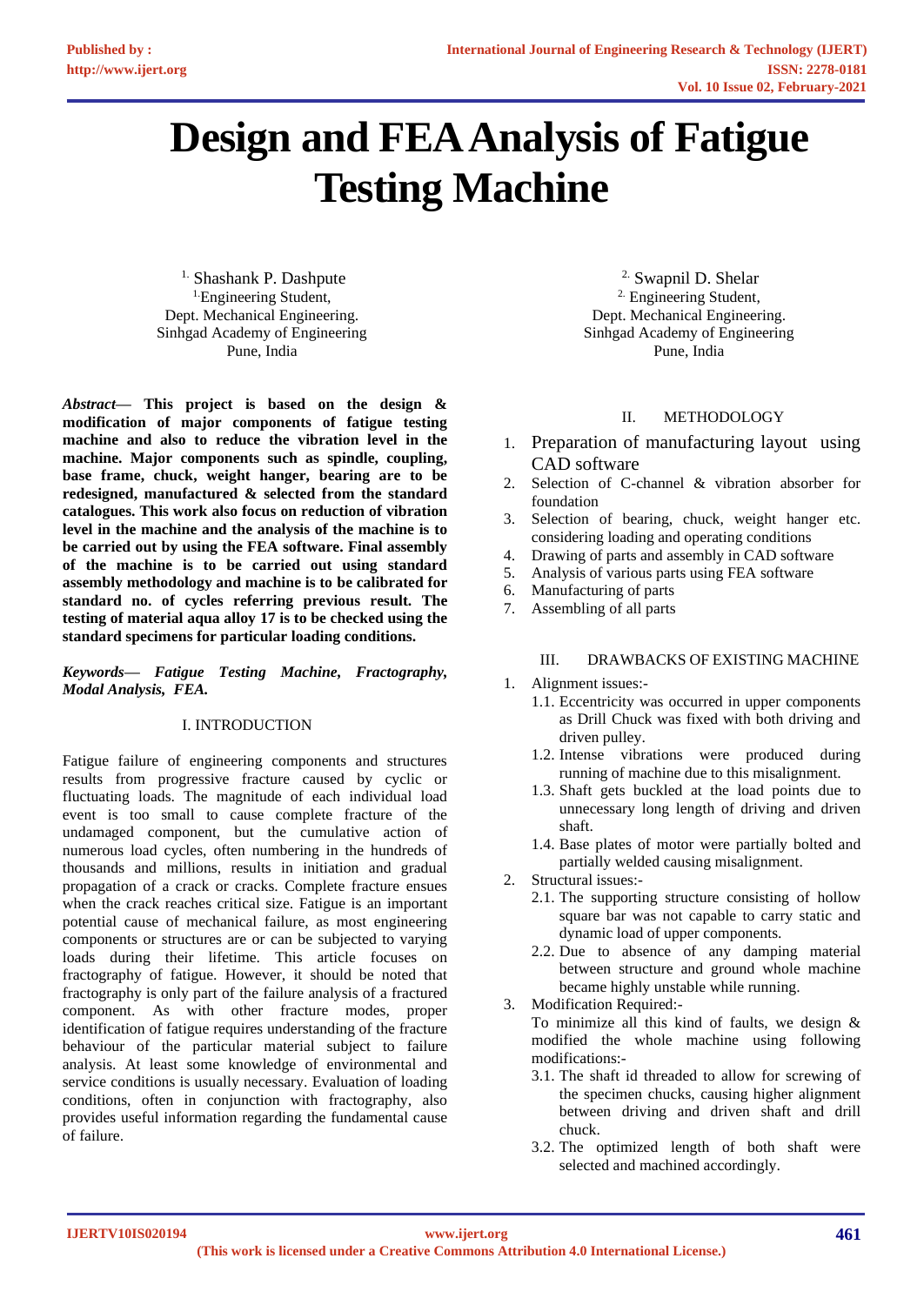- 3.3. Base plate of motor has been fixed to structure using spot welding to give higher stability.
- 3.4. Motor has been fixed to base plate using both nut-bolts and spot welding to avoid any misalignment.
- 3.5. A heavy C-channel frame is installed at the base of structure to give higher stability to whole machine.
- 3.6. Vibration absorbers with higher damping coefficient are installed between machine and ground to minimize vibration and non-stability of machine.

IV. DESIGN AND SELECTION OF PARTS

- 1. Parts of Fatigue Testing Machine
	- 1.1. Motor:-



The normal speed is 2880 RPM. The speed depends on the voltage. If the voltage of the supply line exceeds the proper amount of sliding rheostat in the base of the machine should be adjusted so that the speed cannot exceed 2880 RPM under ordinary conditions. Speeds in excess of the normal will cause no damage unless continued to long. In adjusting the speed take care that the contraction of the rheostat makes firm contact with the exposed portion of the winding. If it desired to run at speed below 2880 rpm, or gradually increase the speed from zero, a variable resistor can be placed in the motor lead wires by utilizing the plug type connector.

#### **Selection of Motor:-**

Model no. HMP-SR.NO.-3115-1HP Type– Electric Motor Rated Voltage – 230 V AMP-5, WATTS-760 Phase - single phase Speed – 2880 rpm Torque = 3315.72 Nmm 1.2. Bearing and its Housing Assembly:-



The particular bearing used in this project is the single row, deep groove bearing that can take both radial load and some thrust load. The bearing is shouldered in a housing made of cast iron to secure adequate support for the bearing and resist the maximum thrust load.

The bearings selected for the design were self sealed spherical roller bearings which have high load carrying capacity and it can accommodate misalignment and shaft deflections maximum of 0.5°. Bearings of 22mm bore diameter were selected for the design; it was ensured that the bearings would allow for the mounting of all components onto the shaft physically and that the mass of all components including the bearings was minimized.

The bearing housing is a cylindrical hollow shaped steel material possessing good strength and toughness. The housing design was implemented by selecting dimensions that will result in smaller minimum bending moment which is desirable or realistic shaft geometry in order to produce the required bending moment. The housing was bored to the size of the external diameter of the chuck which is 25mm. Two bearings were then forcefully inserted into the housing at both ends. The housing support was fabricated and then welded to the side of the housing so that it provides rigidity and support. The housing support on the right arm of the clamping system was firmly held by bolts on the frame with the intension of making it fixed so that it can only allow for rotating motion. The second housing on the left arm of the clamping system had supports which allows for flexible movement of the housing. The housing is held to the supports by the use of bolts and nuts in order to accommodate the flexibility required. Figure 4 shows the manner the shaft is inserted into the bearings.

#### **Selection of Bearing**

Shaft diameter =20 mm Radial load,  $Fr = 2000$  N L10h=20000 (V.B.Bhandari) Bearing life in million revolution,  $L10=(60*n*110h)/10^{6}$  $= (60*2880*20000)/10^{6}$  $= 3456$  million of revolutions Dynamic load calculations Load,  $P = (xFr + yFa)S$  $=(1*2000+0)1.1$  $= 2200 N$  $C = P(L10)1/b$  $= 2200 (3456)^{4}/3$  $= 33261.91$  N

We select bearing no.6204 for diameter 20 mm. Type of bearing pedestal ball deep groove bearing, for easy mounting.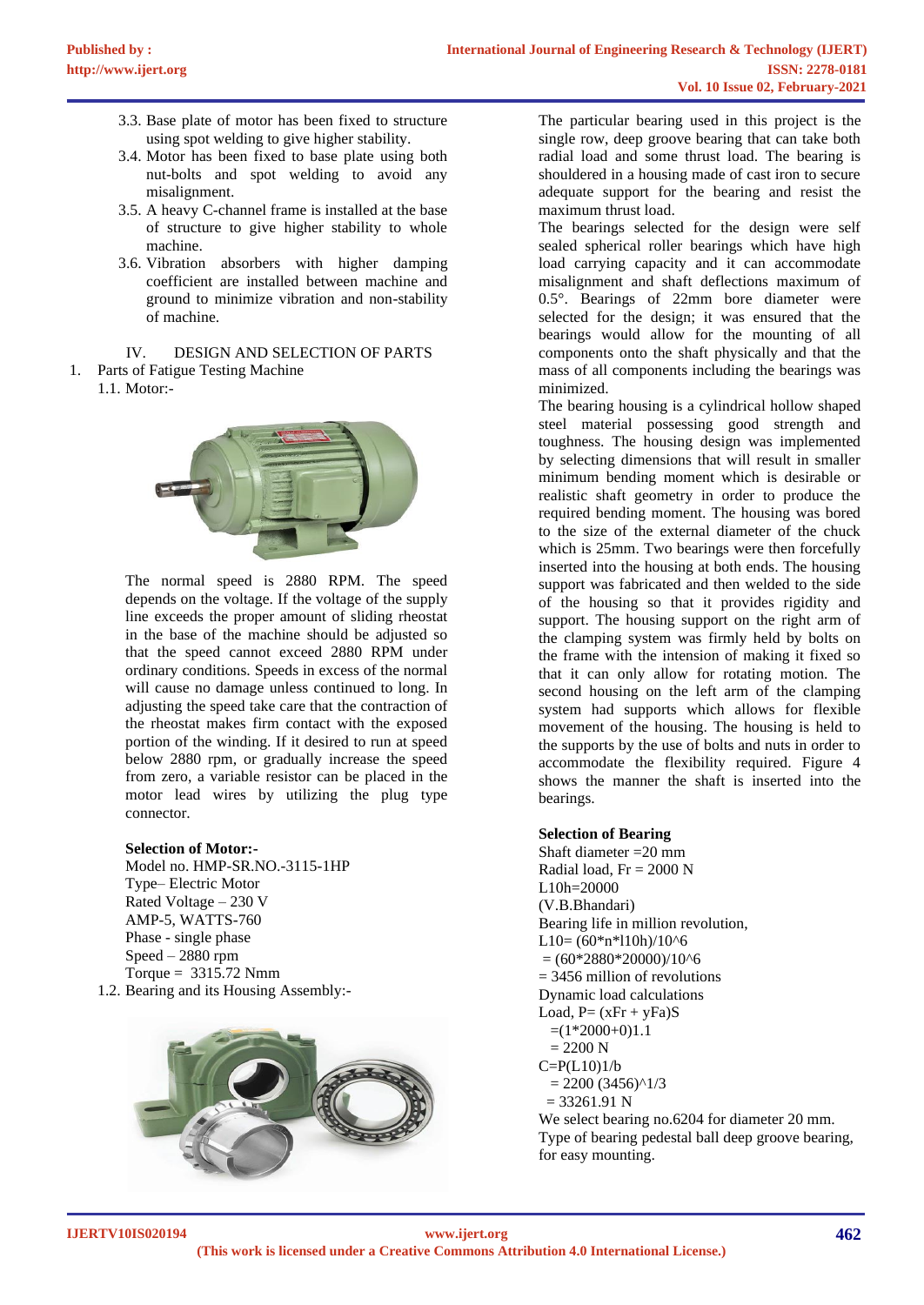### 1.3. DESIGN OF BOLT



Two bolts are used to hold the shafts to the motor shaft.

For bolted joints we used MS10 Bolts  $do = 10$ mm  $dc = do x 0.84$  $dc = 8.4$ mm Shear Area =  $A = * (8.4)2$  $A = 55$ mm<sup>2</sup>  $T = F/A$  $F = 2000N$  $T = 36.36$  N/mm<sup>2</sup> T on bolt<T i.e.  $36.36$  N/mm<sup>2</sup> Hence design is safe.

#### 1.4. WEIGHT HANGER ASSEMBLY



This consists of small bar made of cast iron, with a spring. The head of this bar is designed to be hanged on the loading hardness assembly. The spring is designed to absorb shock preventing any slight vibration of the housings on the dead weight. The choice of cast iron for the material for hanger is due to the fact that cast iron has the modulus of elasticity E as 60 to 90 mPa and can withstand the maximum weight of which the machine can carry.

#### 1.5. DEAD WEIGHT



These are loads of different sizes and weight.

#### 1.6. BEARING SPINDLE (Shaft):-

A medium MS material sourced locally was shafts of the machine. The fatigue resistance of the steel

was taken into consideration before selection. The machine design requires the use of two shafts electric motor and links the motor to system through the pulleys as shown. The function of the shaft attached to the electric motor is to transmit torque from the motor to the second shaft that anchors the bearings and bearing housing, clamping system and the specimen. The principal function of the second shaft is to rotate the specimen while it is under the action of bending moments from the dead weights applied at the left arm of the clamping system. The shaft is threaded to allow for screwing of the specimen chucks.

1.7. Design of Shaft/Spindle:-



(Reference: Design of machine element. V. B. Bhandari. Chapter 9. Shaft, key, couplings. 9.7) Shaft is made of MS. Standard values of MS are as follows. Youngs Modulus of elasticity =  $E = 2.0 * Mpa$ . Mass density =  $\rho$  = 7850 kg/m3 Yield stress =  $\sigma y = 250$  Mpa & Sut = 841Mpa  $Kb = Kt = 1.0$ Permissible shear stress by shear stress theory

0.30 syt =  $0.30 * 250 = 75$  N/mm<sup>2</sup> 0.18 sut =  $0.18 * 841 = 151.38$  N/mm<sup>2</sup>  $Tmax = 0.75 * 75 = 56.25$  N/mm<sup>2</sup> Torsional moment Toque developed motor is directly transmitted to shaft, Mt = 3315.72 Nmm = 3.31572 Nm Total length of shaft is 300 mm  $L = 300$  mm

For cantilever shaft Bending moment =  $Mb = F * L = 1000 * 300$  $Mb = 300000 Nmm$  $Mb = 300.000 Nm$ Calculate the shaft diameter  $d = 20$  mm  $d = 20$  mm for safe design and availability.

1.8. IR sensors with Arduino kit:-

While dealing with rotating fatigue testing machine, it can be important to know how many revolutions a motor is making. From here, you can infer the distance that your device has travelled, or any number of other important variables. In his setup, an IR emitter/receiver bounces light off a spinning object. When light reflects back, it opens the circuit, causing the output to be grounded via a pull down resistor, telling you that a revolution has been made.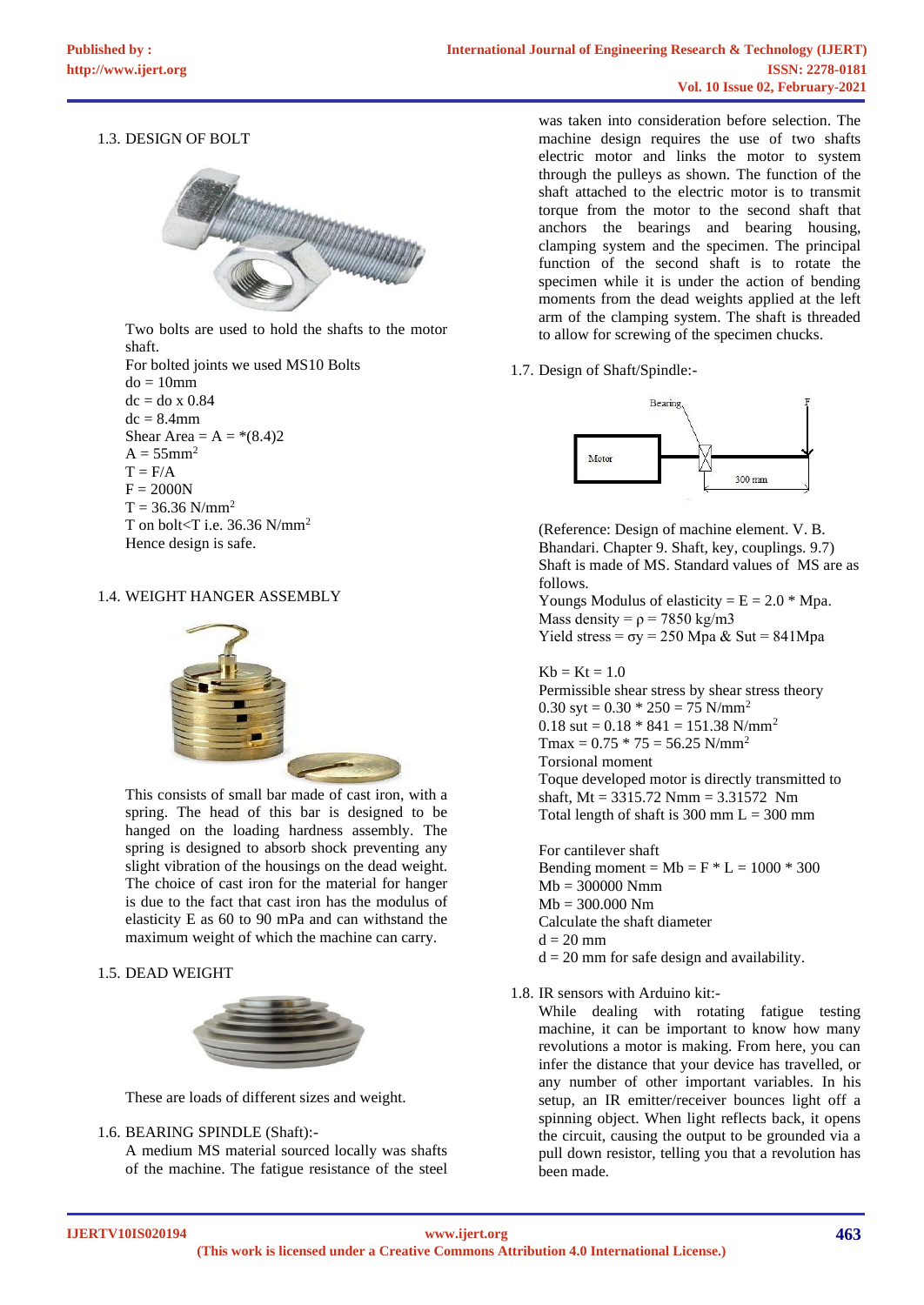

#### 1.9. DRILL CHUCK:-

The metal desk on which the system is assembled on is made with 3mm angle iron of mild steel and plain pan made of mild steel for the top. The length of the desk is 760mm; width and the height are respectively 210mm and 190mm. The desk is drilled at each point where parts are to fit with bolt and nut. A rectangular opening is found through which the hanger is passed; this is located at the top of the desk.



#### **Selection of chuck**

A three jaw drill chuck with threaded fittings was selected as the specimen clamp for the fatigue machine. The drill chuck was selected because it is durable and cheap to procure. The specimen clamp is expected to firmly grip the specimens without allowing for extraneous bending moments during operation of the machine. Also, the specimen must not rotate from the grip or be displaced vertically or horizontally.

The clamping mechanism allows for the specimen and chuck connection at the right arm of the shaft and bearing system to be fixed allowing for only rotating motion while the specimen and chuck connection at the left arm of the shaft and bearing system allows for both rotating and bending forces to act on the specimen by making the connection flexible as shown.

Three jaw chuck for drilling machine is the device which is used to hold the objects of a circular cross section. As we have selected the topic to clean the internal pipe we have a only option that we have to select a chuck, chuck is already available in the market, it is very easy to hold object in it and also easy to mount and rotate it on motor.

Size of chuck  $= 1.5 - 13$  mm standard, Weight  $= 0.400$  kg.

## 1.10. C-CHANNEL:-

A C-channel of mild steel material is installed at the base of structure to give more stability to machine. This c-channel is selected, cut and welded according to the requirement of base frame. Due to this arrangement, additional mass in the form of this c-channel gives more weight to base structure as compare to upper structure of machine.



#### 1.11. VIBRATION ABSORBERS:-

The term 'vibration absorber' is used for passive devices attached to the vibrating structure. Such devices are made up of masses, springs and dampers. From a control point of view, vibration absorbers can be considered as passive controllers. (The term 'passive' is used loosely here, meaning that the controller can be constructed using masses, springs and dampers).

For such controllers stability is not an issue, since the closed loop system is also a passive one. Vibration absorbers are devices attached to flexible structures in order to minimize the vibration amplitudes at a specified set of points. If the absorber is tuned so that its natural frequency coincides with the frequency of the external forcing, the steady state vibration amplitude of the main device becomes zero.



2. ASSEMBLY OF FATIGUE TESTING MACHINE:-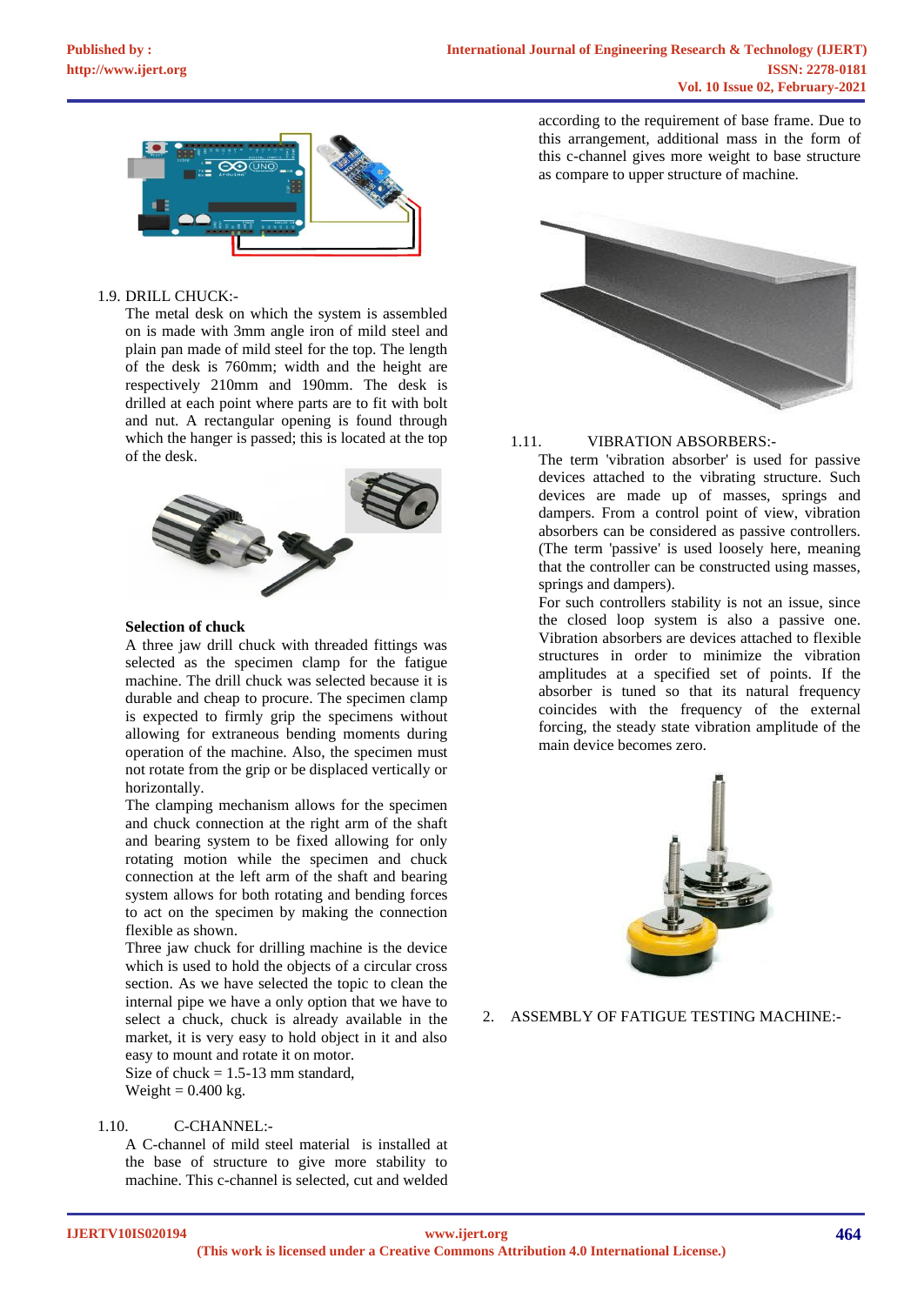

V. FINITE ELEMENT ANALYSIS

Two types of analysis are performed on Fatigue Testing Machine. As Machine undergo Vibrations due to Motor mounted on frame. It is essential to estimate natural frequencies of machine parts and vibrating bodies to avoid their resonance conditions and also to determine the displacements, stresses, strains, and forces in structures or components caused by loads that do not induce significant inertia and damping effects.

- Types of Analysis performed are as follows:-
- 1) Static Structural Analysis
- 2) Modal Analysis
	- 1) Static Structural Analysis:-





Figure 2 Total Deformation





Figure 4 Static Structural Analysis by applying boundary condition

2) Modal Analysis:-



Figure 4 Total Deformation Mode 1



Figure 5 Total Deformation Mode 2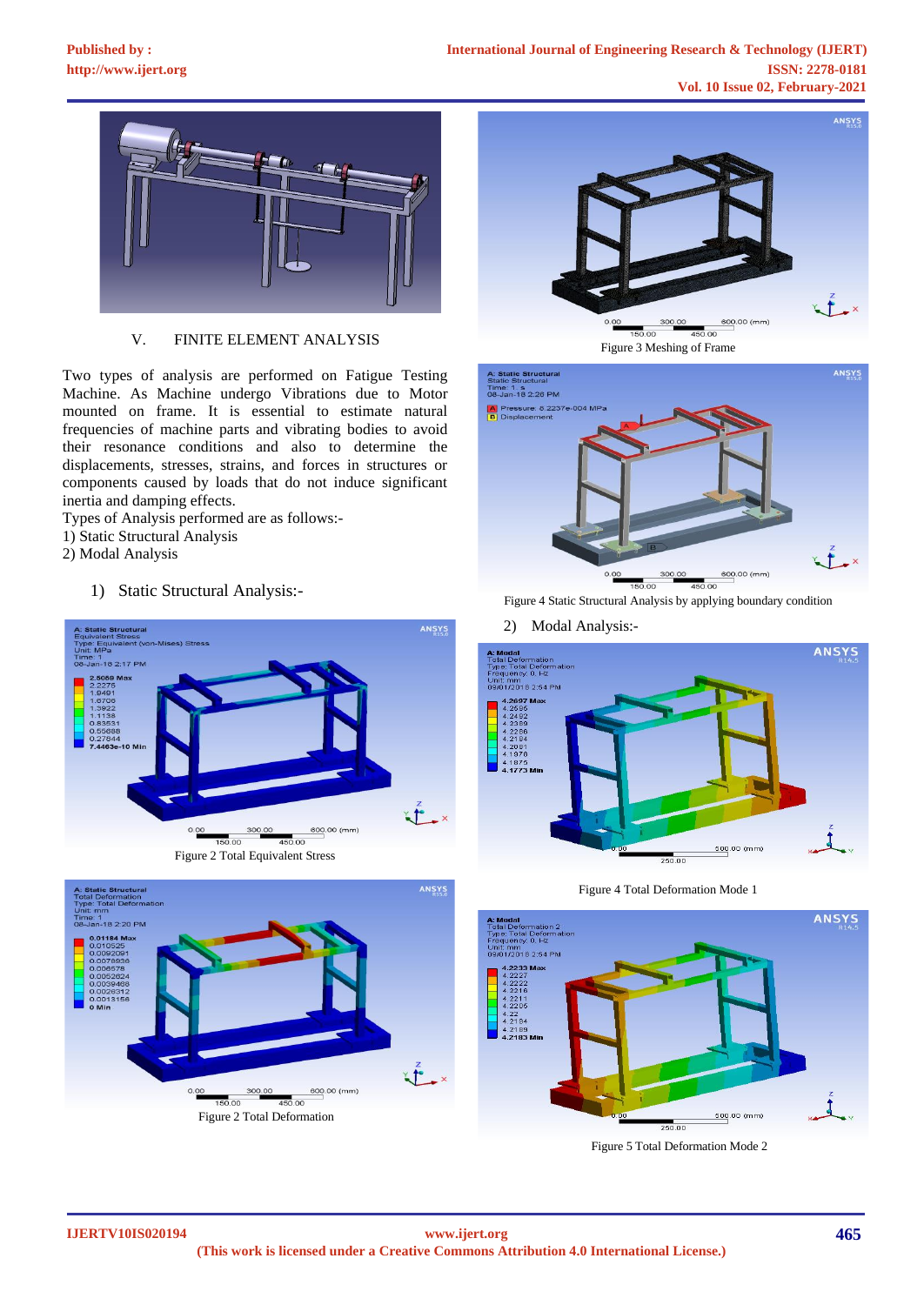# **[Published by :](www.ijert.org)**